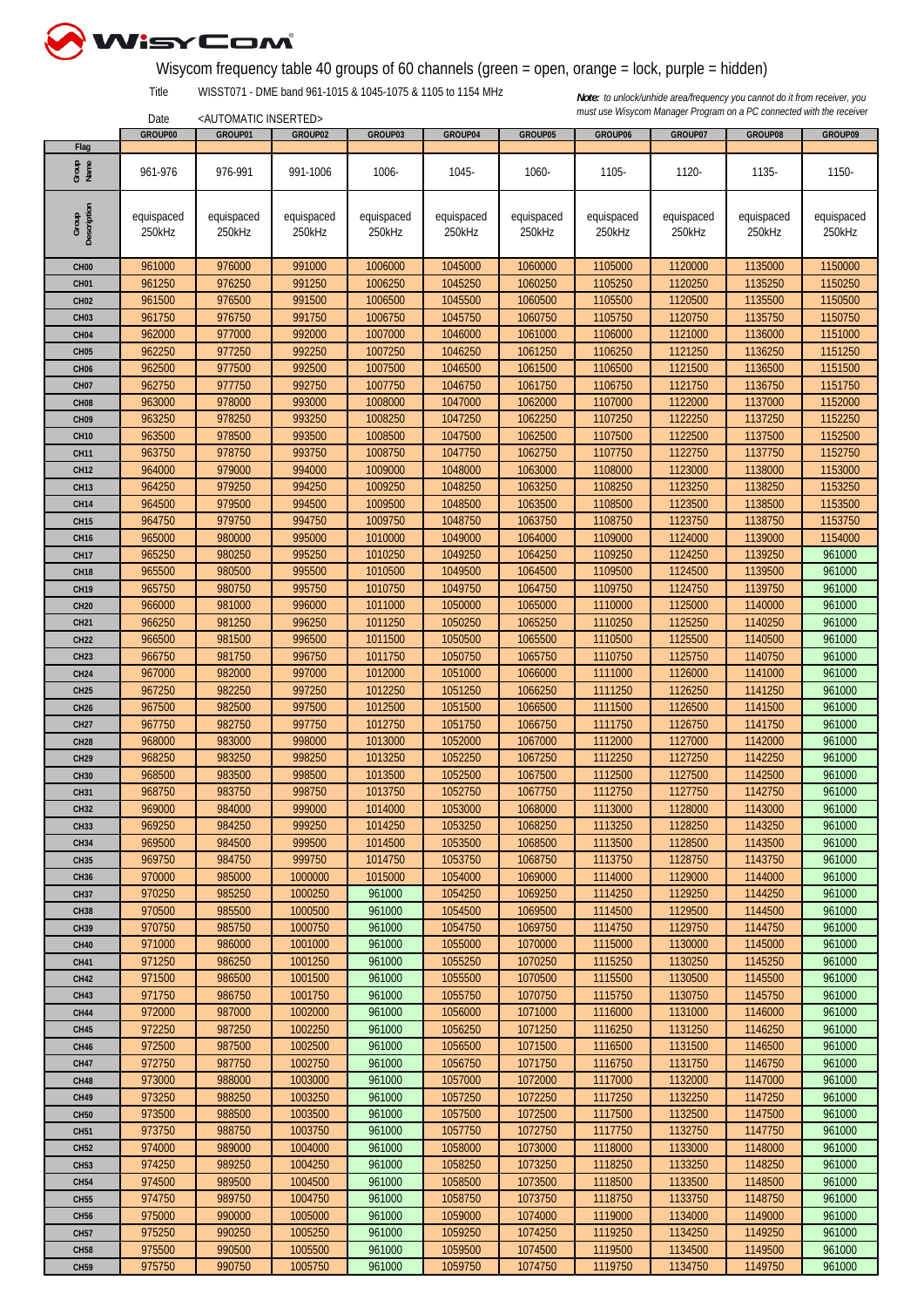

## Wisycom frequency table 40 groups of 60 channels (green = open, orange = lock, purple = hidden)

Title WISST071 - DME band 961-1015 & 1045-1075 & 1105 to 1154 MHz

<AUTOMATIC INSERTED>

|                       | GROUP10   | GROUP11   | GROUP12   | GROUP13   | GROUP14   | GROUP15   | GROUP16   | GROUP17   | GROUP18   | GROUP19   |
|-----------------------|-----------|-----------|-----------|-----------|-----------|-----------|-----------|-----------|-----------|-----------|
| Flag<br>Group<br>Name | GROUP10   | GROUP11   | GROUP12   | GROUP13   | GROUP14   | GROUP15   | GROUP16   | GROUP17   | GROUP18   | GROUP19   |
|                       |           |           |           |           |           |           |           |           |           |           |
| Description<br>Group  | Free Plan | Free Plan | Free Plan | Free Plan | Free Plan | Free Plan | Free Plan | Free Plan | Free Plan | Free Plan |
| CH <sub>00</sub>      | 961000    | 961000    | 961000    | 961000    | 961000    | 961000    | 961000    | 961000    | 961000    | 961000    |
| CH <sub>01</sub>      | 961000    | 961000    | 961000    | 961000    | 961000    | 961000    | 961000    | 961000    | 961000    | 961000    |
| <b>CH02</b>           | 961000    | 961000    | 961000    | 961000    | 961000    | 961000    | 961000    | 961000    | 961000    | 961000    |
| CH <sub>03</sub>      | 961000    | 961000    | 961000    | 961000    | 961000    | 961000    | 961000    | 961000    | 961000    | 961000    |
| CH <sub>04</sub>      | 961000    | 961000    | 961000    | 961000    | 961000    | 961000    | 961000    | 961000    | 961000    | 961000    |
| <b>CH05</b>           | 961000    | 961000    | 961000    | 961000    | 961000    | 961000    | 961000    | 961000    | 961000    | 961000    |
| <b>CH06</b>           | 961000    | 961000    | 961000    | 961000    | 961000    | 961000    | 961000    | 961000    | 961000    | 961000    |
| <b>CH07</b>           | 961000    | 961000    | 961000    | 961000    | 961000    | 961000    | 961000    | 961000    | 961000    | 961000    |
| CH <sub>08</sub>      | 961000    | 961000    | 961000    | 961000    | 961000    | 961000    | 961000    | 961000    | 961000    | 961000    |
| <b>CH09</b>           | 961000    | 961000    | 961000    | 961000    | 961000    | 961000    | 961000    | 961000    | 961000    | 961000    |
| <b>CH10</b>           | 961000    | 961000    | 961000    | 961000    | 961000    | 961000    | 961000    | 961000    | 961000    | 961000    |
| <b>CH11</b>           | 961000    | 961000    | 961000    | 961000    | 961000    | 961000    | 961000    | 961000    | 961000    | 961000    |
| <b>CH12</b>           | 961000    | 961000    | 961000    | 961000    | 961000    | 961000    | 961000    | 961000    | 961000    | 961000    |
| <b>CH13</b>           | 961000    | 961000    | 961000    | 961000    | 961000    | 961000    | 961000    | 961000    | 961000    | 961000    |
| <b>CH14</b>           | 961000    | 961000    | 961000    | 961000    | 961000    | 961000    | 961000    | 961000    | 961000    | 961000    |
| <b>CH15</b>           | 961000    | 961000    | 961000    | 961000    | 961000    | 961000    | 961000    | 961000    | 961000    | 961000    |
| <b>CH16</b>           | 961000    | 961000    | 961000    | 961000    | 961000    | 961000    | 961000    | 961000    | 961000    | 961000    |
| <b>CH17</b>           | 961000    | 961000    | 961000    | 961000    | 961000    | 961000    | 961000    | 961000    | 961000    | 961000    |
| <b>CH18</b>           | 961000    | 961000    | 961000    | 961000    | 961000    | 961000    | 961000    | 961000    | 961000    | 961000    |
| <b>CH19</b>           | 961000    | 961000    | 961000    | 961000    | 961000    | 961000    | 961000    | 961000    | 961000    | 961000    |
| <b>CH20</b>           | 961000    | 961000    | 961000    | 961000    | 961000    | 961000    | 961000    | 961000    | 961000    | 961000    |
| <b>CH21</b>           | 961000    | 961000    | 961000    | 961000    | 961000    | 961000    | 961000    | 961000    | 961000    | 961000    |
| <b>CH22</b>           | 961000    | 961000    | 961000    | 961000    | 961000    | 961000    | 961000    | 961000    | 961000    | 961000    |
| <b>CH23</b>           | 961000    | 961000    | 961000    | 961000    | 961000    | 961000    | 961000    | 961000    | 961000    | 961000    |
| <b>CH24</b>           | 961000    | 961000    | 961000    | 961000    | 961000    | 961000    | 961000    | 961000    | 961000    | 961000    |
| <b>CH25</b>           | 961000    | 961000    | 961000    | 961000    | 961000    | 961000    | 961000    | 961000    | 961000    | 961000    |
| <b>CH26</b>           | 961000    | 961000    | 961000    | 961000    | 961000    | 961000    | 961000    | 961000    | 961000    | 961000    |
| <b>CH27</b>           | 961000    | 961000    | 961000    | 961000    | 961000    | 961000    | 961000    | 961000    | 961000    | 961000    |
| <b>CH28</b>           | 961000    | 961000    | 961000    | 961000    | 961000    | 961000    | 961000    | 961000    | 961000    | 961000    |
| <b>CH29</b>           | 961000    | 961000    | 961000    | 961000    | 961000    | 961000    | 961000    | 961000    | 961000    | 961000    |
| <b>CH30</b>           | 961000    | 961000    | 961000    | 961000    | 961000    | 961000    | 961000    | 961000    | 961000    | 961000    |
| <b>CH31</b>           | 961000    | 961000    | 961000    | 961000    | 961000    | 961000    | 961000    | 961000    | 961000    | 961000    |
| <b>CH32</b>           | 961000    | 961000    | 961000    | 961000    | 961000    | 961000    | 961000    | 961000    | 961000    | 961000    |
| <b>CH33</b>           | 961000    | 961000    | 961000    | 961000    | 961000    | 961000    | 961000    | 961000    | 961000    | 961000    |
| <b>CH34</b>           | 961000    | 961000    | 961000    | 961000    | 961000    | 961000    | 961000    | 961000    | 961000    | 961000    |
| <b>CH35</b>           | 961000    | 961000    | 961000    | 961000    | 961000    | 961000    | 961000    | 961000    | 961000    | 961000    |
| <b>CH36</b>           | 961000    | 961000    | 961000    | 961000    | 961000    | 961000    | 961000    | 961000    | 961000    | 961000    |
| <b>CH37</b>           | 961000    | 961000    | 961000    | 961000    | 961000    | 961000    | 961000    | 961000    | 961000    | 961000    |
| <b>CH38</b>           | 961000    | 961000    | 961000    | 961000    | 961000    | 961000    | 961000    | 961000    | 961000    | 961000    |
| <b>CH39</b>           | 961000    | 961000    | 961000    | 961000    | 961000    | 961000    | 961000    | 961000    | 961000    | 961000    |
| <b>CH40</b>           | 961000    | 961000    | 961000    | 961000    | 961000    | 961000    | 961000    | 961000    | 961000    | 961000    |
| CH41                  | 961000    | 961000    | 961000    | 961000    | 961000    | 961000    | 961000    | 961000    | 961000    | 961000    |
| <b>CH42</b>           | 961000    | 961000    | 961000    | 961000    | 961000    | 961000    | 961000    | 961000    | 961000    | 961000    |
| <b>CH43</b>           | 961000    | 961000    | 961000    | 961000    | 961000    | 961000    | 961000    | 961000    | 961000    | 961000    |
| <b>CH44</b>           | 961000    | 961000    | 961000    | 961000    | 961000    | 961000    | 961000    | 961000    | 961000    | 961000    |
| <b>CH45</b>           | 961000    | 961000    | 961000    | 961000    | 961000    | 961000    | 961000    | 961000    | 961000    | 961000    |
| <b>CH46</b>           | 961000    | 961000    | 961000    | 961000    | 961000    | 961000    | 961000    | 961000    | 961000    | 961000    |
| <b>CH47</b>           | 961000    | 961000    | 961000    | 961000    | 961000    | 961000    | 961000    | 961000    | 961000    | 961000    |
| <b>CH48</b>           | 961000    | 961000    | 961000    | 961000    | 961000    | 961000    | 961000    | 961000    | 961000    | 961000    |
| <b>CH49</b>           | 961000    | 961000    | 961000    | 961000    | 961000    | 961000    | 961000    | 961000    | 961000    | 961000    |
| <b>CH50</b>           | 961000    | 961000    | 961000    | 961000    | 961000    | 961000    | 961000    | 961000    | 961000    | 961000    |
| <b>CH51</b>           | 961000    | 961000    | 961000    | 961000    | 961000    | 961000    | 961000    | 961000    | 961000    | 961000    |
| <b>CH52</b>           | 961000    | 961000    | 961000    | 961000    | 961000    | 961000    | 961000    | 961000    | 961000    | 961000    |
| <b>CH53</b>           | 961000    | 961000    | 961000    | 961000    | 961000    | 961000    | 961000    | 961000    | 961000    | 961000    |
| <b>CH54</b>           | 961000    | 961000    | 961000    | 961000    | 961000    | 961000    | 961000    | 961000    | 961000    | 961000    |
| <b>CH55</b>           | 961000    | 961000    | 961000    | 961000    | 961000    | 961000    | 961000    | 961000    | 961000    | 961000    |
| <b>CH56</b>           | 961000    | 961000    | 961000    | 961000    | 961000    | 961000    | 961000    | 961000    | 961000    | 961000    |
| <b>CH57</b>           | 961000    | 961000    | 961000    | 961000    | 961000    | 961000    | 961000    | 961000    | 961000    | 961000    |
| <b>CH58</b>           | 961000    | 961000    | 961000    | 961000    | 961000    | 961000    | 961000    | 961000    | 961000    | 961000    |
| CH59                  | 961000    | 961000    | 961000    | 961000    | 961000    | 961000    | 961000    | 961000    | 961000    | 961000    |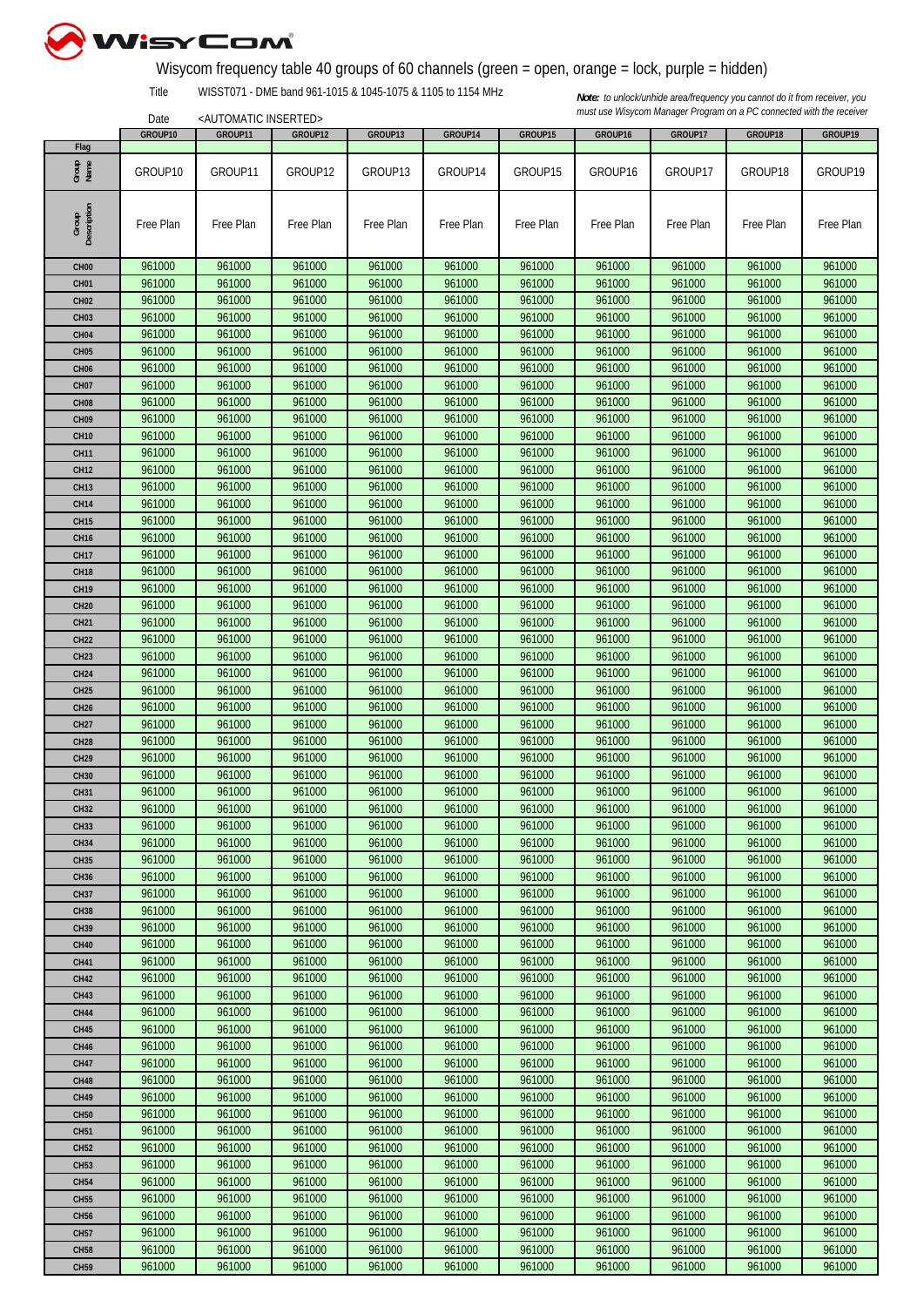

## Wisycom frequency table 40 groups of 60 channels (green = open, orange = lock, purple = hidden)

Title WISST071 - DME band 961-1015 & 1045-1075 & 1105 to 1154 MHz

<AUTOMATIC INSERTED>

|                  | GROUP20   | GROUP21   | GROUP22   | GROUP23   | GROUP24   | GROUP25   | GROUP26   | GROUP27   | GROUP28   | GROUP29   |
|------------------|-----------|-----------|-----------|-----------|-----------|-----------|-----------|-----------|-----------|-----------|
| Flag             |           |           |           |           |           |           |           |           |           |           |
| Group<br>Name    | GROUP20   | GROUP21   | GROUP22   | GROUP23   | GROUP24   | GROUP25   | GROUP26   | GROUP27   | GROUP28   | GROUP29   |
|                  |           |           |           |           |           |           |           |           |           |           |
|                  |           |           |           |           |           |           |           |           |           |           |
|                  |           |           |           |           |           |           |           |           |           |           |
| Group            | Free Plan | Free Plan | Free Plan | Free Plan | Free Plan | Free Plan | Free Plan | Free Plan | Free Plan | Free Plan |
| Description      |           |           |           |           |           |           |           |           |           |           |
|                  |           |           |           |           |           |           |           |           |           |           |
| CH <sub>00</sub> | 961000    | 961000    | 961000    | 961000    | 961000    | 961000    | 961000    | 961000    | 961000    | 961000    |
| CH <sub>01</sub> | 961000    | 961000    | 961000    | 961000    | 961000    | 961000    | 961000    | 961000    | 961000    | 961000    |
| <b>CH02</b>      | 961000    | 961000    | 961000    | 961000    | 961000    | 961000    | 961000    | 961000    | 961000    | 961000    |
| CH <sub>03</sub> | 961000    | 961000    | 961000    | 961000    | 961000    | 961000    | 961000    | 961000    | 961000    | 961000    |
| CH <sub>04</sub> | 961000    | 961000    | 961000    | 961000    | 961000    | 961000    | 961000    | 961000    | 961000    | 961000    |
|                  |           |           |           | 961000    |           |           |           |           |           |           |
| <b>CH05</b>      | 961000    | 961000    | 961000    |           | 961000    | 961000    | 961000    | 961000    | 961000    | 961000    |
| <b>CH06</b>      | 961000    | 961000    | 961000    | 961000    | 961000    | 961000    | 961000    | 961000    | 961000    | 961000    |
| <b>CH07</b>      | 961000    | 961000    | 961000    | 961000    | 961000    | 961000    | 961000    | 961000    | 961000    | 961000    |
| CH <sub>08</sub> | 961000    | 961000    | 961000    | 961000    | 961000    | 961000    | 961000    | 961000    | 961000    | 961000    |
| <b>CH09</b>      | 961000    | 961000    | 961000    | 961000    | 961000    | 961000    | 961000    | 961000    | 961000    | 961000    |
| <b>CH10</b>      | 961000    | 961000    | 961000    | 961000    | 961000    | 961000    | 961000    | 961000    | 961000    | 961000    |
| <b>CH11</b>      | 961000    | 961000    | 961000    | 961000    | 961000    | 961000    | 961000    | 961000    | 961000    | 961000    |
|                  |           |           |           |           | 961000    |           |           |           |           |           |
| <b>CH12</b>      | 961000    | 961000    | 961000    | 961000    |           | 961000    | 961000    | 961000    | 961000    | 961000    |
| <b>CH13</b>      | 961000    | 961000    | 961000    | 961000    | 961000    | 961000    | 961000    | 961000    | 961000    | 961000    |
| <b>CH14</b>      | 961000    | 961000    | 961000    | 961000    | 961000    | 961000    | 961000    | 961000    | 961000    | 961000    |
| <b>CH15</b>      | 961000    | 961000    | 961000    | 961000    | 961000    | 961000    | 961000    | 961000    | 961000    | 961000    |
| <b>CH16</b>      | 961000    | 961000    | 961000    | 961000    | 961000    | 961000    | 961000    | 961000    | 961000    | 961000    |
| <b>CH17</b>      | 961000    | 961000    | 961000    | 961000    | 961000    | 961000    | 961000    | 961000    | 961000    | 961000    |
| <b>CH18</b>      | 961000    | 961000    | 961000    | 961000    | 961000    | 961000    | 961000    | 961000    | 961000    | 961000    |
| <b>CH19</b>      | 961000    | 961000    | 961000    | 961000    | 961000    | 961000    | 961000    | 961000    | 961000    | 961000    |
|                  | 961000    | 961000    | 961000    | 961000    | 961000    | 961000    | 961000    | 961000    | 961000    | 961000    |
| <b>CH20</b>      |           |           |           |           |           |           |           |           |           |           |
| <b>CH21</b>      | 961000    | 961000    | 961000    | 961000    | 961000    | 961000    | 961000    | 961000    | 961000    | 961000    |
| <b>CH22</b>      | 961000    | 961000    | 961000    | 961000    | 961000    | 961000    | 961000    | 961000    | 961000    | 961000    |
| <b>CH23</b>      | 961000    | 961000    | 961000    | 961000    | 961000    | 961000    | 961000    | 961000    | 961000    | 961000    |
| <b>CH24</b>      | 961000    | 961000    | 961000    | 961000    | 961000    | 961000    | 961000    | 961000    | 961000    | 961000    |
| <b>CH25</b>      | 961000    | 961000    | 961000    | 961000    | 961000    | 961000    | 961000    | 961000    | 961000    | 961000    |
| <b>CH26</b>      | 961000    | 961000    | 961000    | 961000    | 961000    | 961000    | 961000    | 961000    | 961000    | 961000    |
| <b>CH27</b>      | 961000    | 961000    | 961000    | 961000    | 961000    | 961000    | 961000    | 961000    | 961000    | 961000    |
| <b>CH28</b>      | 961000    | 961000    | 961000    | 961000    | 961000    | 961000    | 961000    | 961000    | 961000    | 961000    |
|                  |           |           |           |           |           |           |           |           |           |           |
| <b>CH29</b>      | 961000    | 961000    | 961000    | 961000    | 961000    | 961000    | 961000    | 961000    | 961000    | 961000    |
| <b>CH30</b>      | 961000    | 961000    | 961000    | 961000    | 961000    | 961000    | 961000    | 961000    | 961000    | 961000    |
| <b>CH31</b>      | 961000    | 961000    | 961000    | 961000    | 961000    | 961000    | 961000    | 961000    | 961000    | 961000    |
| <b>CH32</b>      | 961000    | 961000    | 961000    | 961000    | 961000    | 961000    | 961000    | 961000    | 961000    | 961000    |
| <b>CH33</b>      | 961000    | 961000    | 961000    | 961000    | 961000    | 961000    | 961000    | 961000    | 961000    | 961000    |
| <b>CH34</b>      | 961000    | 961000    | 961000    | 961000    | 961000    | 961000    | 961000    | 961000    | 961000    | 961000    |
| <b>CH35</b>      | 961000    | 961000    | 961000    | 961000    | 961000    | 961000    | 961000    | 961000    | 961000    | 961000    |
| <b>CH36</b>      | 961000    | 961000    | 961000    | 961000    | 961000    | 961000    | 961000    | 961000    | 961000    | 961000    |
| <b>CH37</b>      | 961000    | 961000    | 961000    | 961000    | 961000    | 961000    | 961000    | 961000    | 961000    | 961000    |
|                  |           |           |           |           |           |           | 961000    |           |           |           |
| <b>CH38</b>      | 961000    | 961000    | 961000    | 961000    | 961000    | 961000    |           | 961000    | 961000    | 961000    |
| <b>CH39</b>      | 961000    | 961000    | 961000    | 961000    | 961000    | 961000    | 961000    | 961000    | 961000    | 961000    |
| <b>CH40</b>      | 961000    | 961000    | 961000    | 961000    | 961000    | 961000    | 961000    | 961000    | 961000    | 961000    |
| CH41             | 961000    | 961000    | 961000    | 961000    | 961000    | 961000    | 961000    | 961000    | 961000    | 961000    |
| <b>CH42</b>      | 961000    | 961000    | 961000    | 961000    | 961000    | 961000    | 961000    | 961000    | 961000    | 961000    |
| <b>CH43</b>      | 961000    | 961000    | 961000    | 961000    | 961000    | 961000    | 961000    | 961000    | 961000    | 961000    |
| <b>CH44</b>      | 961000    | 961000    | 961000    | 961000    | 961000    | 961000    | 961000    | 961000    | 961000    | 961000    |
| <b>CH45</b>      | 961000    | 961000    | 961000    | 961000    | 961000    | 961000    | 961000    | 961000    | 961000    | 961000    |
| <b>CH46</b>      | 961000    | 961000    | 961000    | 961000    | 961000    | 961000    | 961000    | 961000    | 961000    | 961000    |
|                  | 961000    |           | 961000    |           | 961000    |           |           | 961000    |           | 961000    |
| <b>CH47</b>      |           | 961000    |           | 961000    |           | 961000    | 961000    |           | 961000    |           |
| <b>CH48</b>      | 961000    | 961000    | 961000    | 961000    | 961000    | 961000    | 961000    | 961000    | 961000    | 961000    |
| <b>CH49</b>      | 961000    | 961000    | 961000    | 961000    | 961000    | 961000    | 961000    | 961000    | 961000    | 961000    |
| <b>CH50</b>      | 961000    | 961000    | 961000    | 961000    | 961000    | 961000    | 961000    | 961000    | 961000    | 961000    |
| <b>CH51</b>      | 961000    | 961000    | 961000    | 961000    | 961000    | 961000    | 961000    | 961000    | 961000    | 961000    |
| <b>CH52</b>      | 961000    | 961000    | 961000    | 961000    | 961000    | 961000    | 961000    | 961000    | 961000    | 961000    |
| <b>CH53</b>      | 961000    | 961000    | 961000    | 961000    | 961000    | 961000    | 961000    | 961000    | 961000    | 961000    |
| <b>CH54</b>      | 961000    | 961000    | 961000    | 961000    | 961000    | 961000    | 961000    | 961000    | 961000    | 961000    |
|                  | 961000    | 961000    | 961000    | 961000    | 961000    | 961000    | 961000    | 961000    | 961000    | 961000    |
| <b>CH55</b>      |           |           |           |           |           |           |           |           |           |           |
| <b>CH56</b>      | 961000    | 961000    | 961000    | 961000    | 961000    | 961000    | 961000    | 961000    | 961000    | 961000    |
| <b>CH57</b>      | 961000    | 961000    | 961000    | 961000    | 961000    | 961000    | 961000    | 961000    | 961000    | 961000    |
| <b>CH58</b>      | 961000    | 961000    | 961000    | 961000    | 961000    | 961000    | 961000    | 961000    | 961000    | 961000    |
| CH <sub>59</sub> | 961000    | 961000    | 961000    | 961000    | 961000    | 961000    | 961000    | 961000    | 961000    | 961000    |